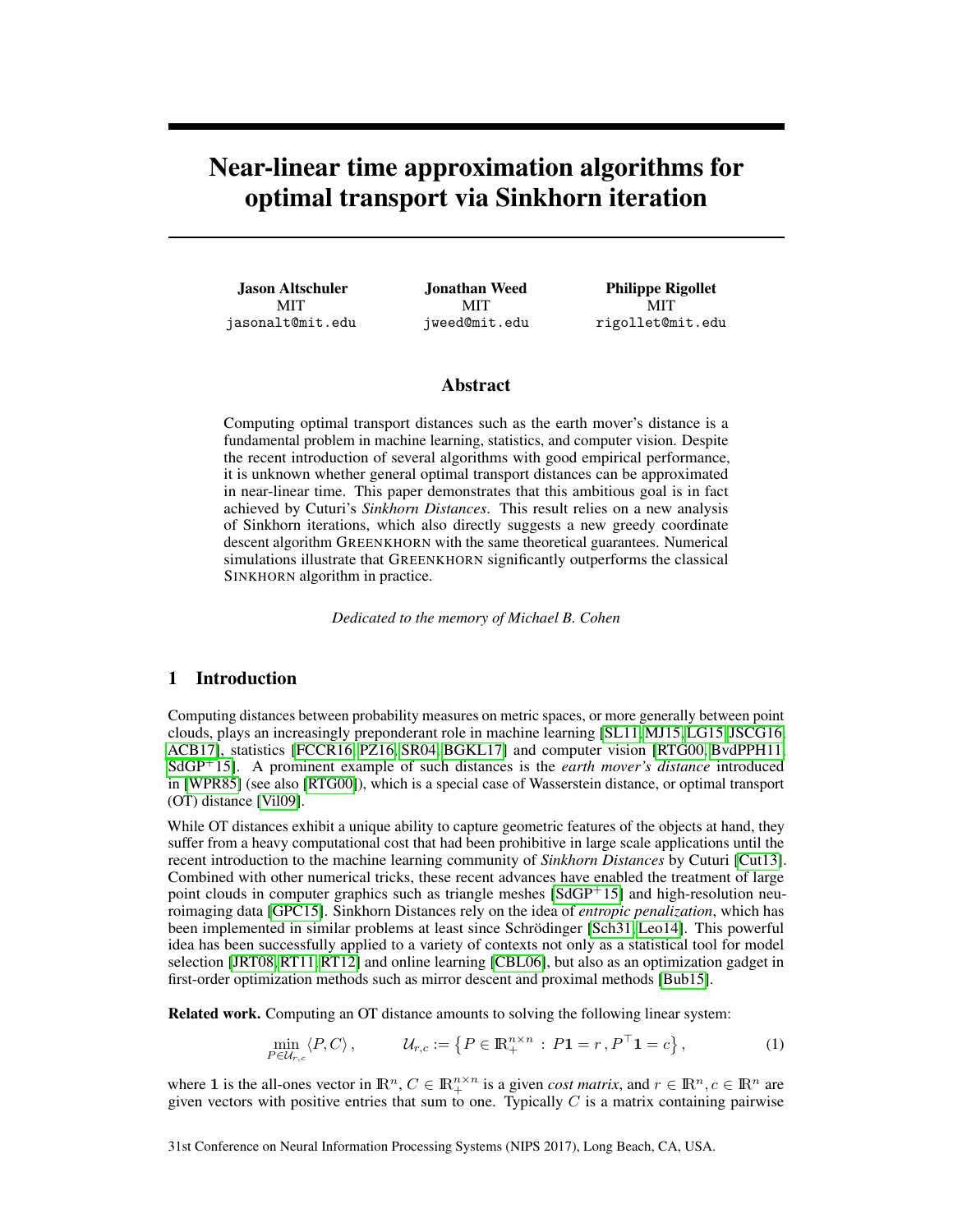distances (and is thus dense), but in this paper we allow  $C$  to be an arbitrary non-negative dense matrix with bounded entries since our results are more general. For brevity, this paper focuses on square matrices  $C$  and  $P$ , since extensions to the rectangular case are straightforward.

This paper is at the intersection of two lines of research: a theoretical one that aims at finding (near) linear time approximation algorithms for simple problems that are already known to run in polynomial time and a practical one that pursues fast algorithms for solving optimal transport approximately for large datasets.

Noticing that (1) is a linear program with  $O(n)$  linear constraints and certain graphical structure, one can use the recent Lee-Sidford linear solver to find a solution in time  $\tilde{O}(n^{2.5})$  [LS14], improving over the previous standard of  $O(n^{3.5})$  [Ren88]. While no practical implementation of the Lee-Sidford algorithm is known, it provides a theoretical benchmark for our methods. Their result is part of a long line of work initiated by the seminal paper of Spielman and Teng [ST04] on solving linear systems of equations, which has provided a building block for near-linear time approximation algorithms in a variety of combinatorially structured linear problems. A separate line of work has focused on obtaining faster algorithms for (1) by imposing additional assumptions. For instance, [AS14] obtain approximations to  $(1)$  when the cost matrix C arises from a metric, but their running times are not truly near-linear. [SA12, ANOY14] develop even faster algorithms for  $(1)$ , but require C to arise from a low-dimensional  $\ell_p$  metric.

Practical algorithms for computing OT distances include Orlin's algorithm for the *Uncapacitated Minimum Cost Flow* problem via a standard reduction. Like interior point methods, it has a provable complexity of  $O(n^3 \log n)$ . This dependence on the dimension is also observed in practice, thereby preventing large-scale applications. To overcome the limitations of such general solvers, various ideas ranging from graph sparsification [PW09] to metric embedding [IT03, GD04, SJ08] have been proposed over the years to deal with particular cases of OT distance.

Our work complements both lines of work, theoretical and practical, by providing the first near-linear time guarantee to approximate (1) for general non-negative cost matrices. Moreover we show that this performance is achieved by algorithms that are also very efficient in practice. Central to our contribution are recent developments of scalable methods for general OT that leverage the idea of entropic regularization  $\arctan{\text{Cut}}(3, \text{BCC}^+15, \text{GCPB16})$ . However, the apparent practical efficacy of these approaches came without theoretical guarantees. In particular, showing that this regularization yields an algorithm to compute or approximate general OT distances in time nearly linear in the input size  $n<sup>2</sup>$  was an open question before this work.

Our contribution. The contribution of this paper is twofold. First we demonstrate that, with an appropriate choice of parameters, the algorithm for Sinkhorn Distances introduced in [Cut13] is in fact a *near-linear time* approximation algorithm for computing OT distances between discrete measures. This is the first proof that such near-linear time results are achievable for optimal transport. We also provide previously unavailable guidance for parameter tuning in this algorithm. Core to our work is a new and arguably more natural analysis of the Sinkhorn iteration algorithm, which we show converges in a number of iterations independent of the dimension  $n$  of the matrix to balance. In particular, this analysis directly suggests a greedy variant of Sinkhorn iteration that also provably runs in near-linear time and significantly outperforms the classical algorithm in practice. Finally, while most approximation algorithms output an approximation of the optimum *value* of the linear program (1), we also describe a simple, parallelizable rounding algorithm that provably outputs a feasible solution to (1). Specifically, for any  $\varepsilon > 0$  and bounded, non-negative cost matrix C, we describe an algorithm that runs in time  $\widetilde{O}(n^2/\varepsilon^3)$  and outputs  $\hat{P} \in \mathcal{U}_{r,c}$  such that

$$
\langle \hat{P}, C \rangle \le \min_{P \in \mathcal{U}_{r,c}} \langle P, C \rangle + \varepsilon
$$

We emphasize that our analysis does not require the cost matrix  $C$  to come from an underlying metric; we only require  $C$  to be non-negative. This implies that our results also give, for example, near-linear time approximation algorithms for Wasserstein p-distances between discrete measures.

**Notation.** We denote non-negative real numbers by  $\mathbb{R}_+$ , the set of integers  $\{1, \ldots, n\}$  by  $[n]$ , and the *n*-dimensional simplex by  $\Delta_n := \{x \in \mathbb{R}^n_+ : \sum_{i=1}^n x_i = 1\}$ . For two probability distributions  $p, q \in \Delta_n$  such that p is absolutely continuous w.r.t. q, we define the entropy  $H(p)$  of p and the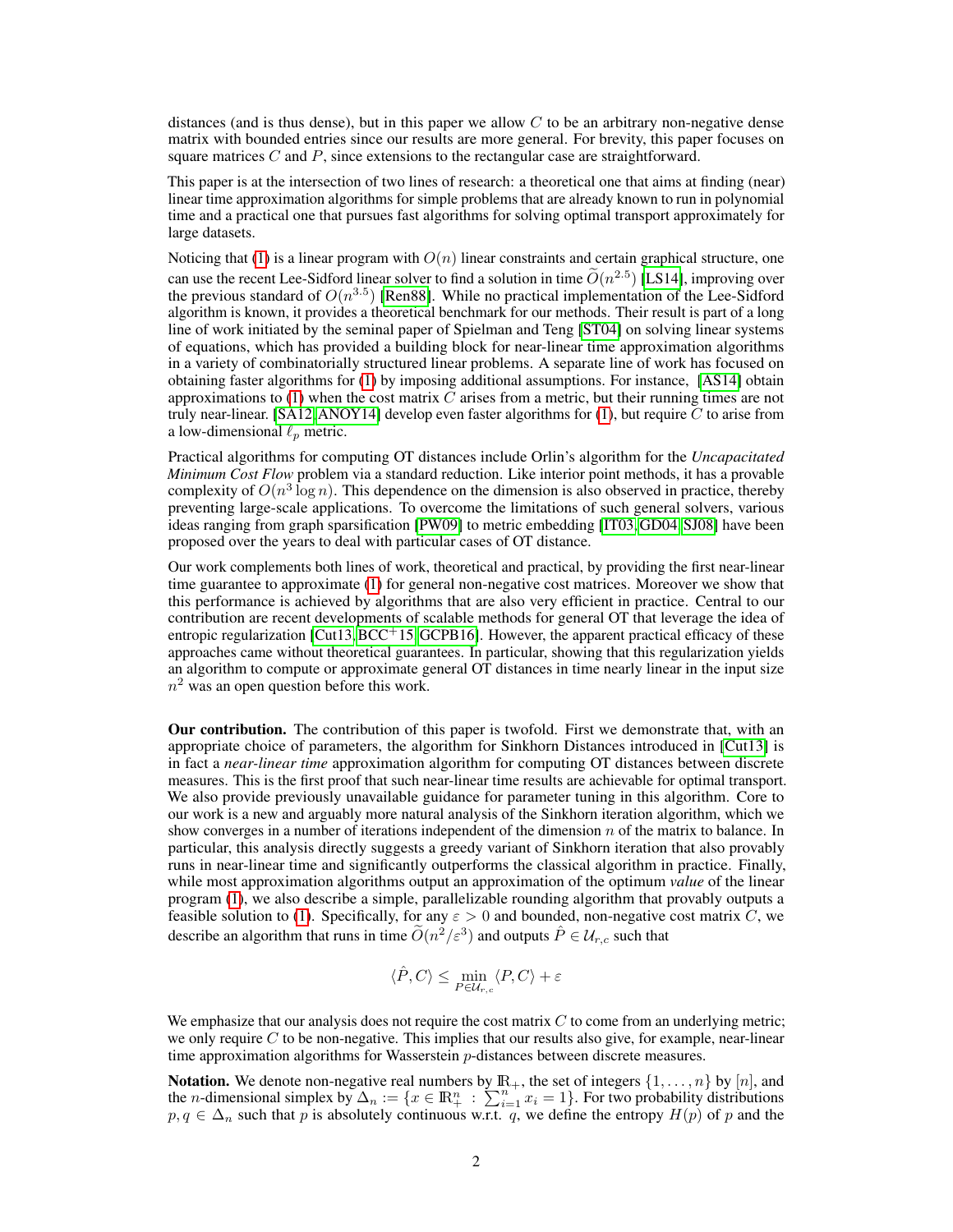Kullback-Leibler divergence  $\mathcal{K}(p||q)$  between p and q respectively by

$$
H(p) = \sum_{i=1}^{n} p_i \log \left(\frac{1}{p_i}\right), \qquad \mathcal{K}(p||q) := \sum_{i=1}^{n} p_i \log \left(\frac{p_i}{q_i}\right).
$$

Similarly, for a matrix  $P \in \mathbb{R}_+^{n \times n}$ , we define the entropy  $H(P)$  entrywise as  $\sum_{ij} P_{ij} \log \frac{1}{P_{ij}}$ . We use 1 and 0 to denote the all-ones and all-zeroes vectors in  $\mathbb{R}^n$ . For a matrix  $A = (A_{ij})$ , we denote by  $\exp(A)$  the matrix with entries  $(e^{A_{ij}})$ . For  $A \in \mathbb{R}^{n \times n}$ , we denote its row and columns sums by  $r(A) := A\mathbf{1} \in \mathbb{R}^n$  and  $c(A) := A^\top \mathbf{1} \in \mathbb{R}^n$ , respectively. The coordinates  $r_i(A)$  and  $c_j(A)$ denote the *i*th row sum and *j*th column sum of A, respectively. We write  $||A||_{\infty} = \max_{ij} |A_{ij}|$  and  $||A||_1 = \sum_{ij} |A_{ij}|$ . For two matrices of the same dimension, we denote the Frobenius inner product of A and B by  $\langle A, B \rangle = \sum_{ij} A_{ij} B_{ij}$ . For a vector  $x \in \mathbb{R}^n$ , we write  $\mathbf{D}(x) \in \mathbb{R}^{n \times n}$  to denote the diagonal matrix with entries  $(D(x))_{ii} = x_i$ . For any two nonnegative sequences  $(u_n)_n, (v_n)_n$ , we write  $u_n = O(v_n)$  if there exist positive constants  $C, c$  such that  $u_n \leq Cv_n (\log n)^c$ . For any two real numbers, we write  $a \wedge b = \min(a, b)$ .

# 2 Optimal Transport in near-linear time

In this section, we describe the main algorithm studied in this paper. Pseudocode appears in Algorithm 1.

The core of our algorithm is the computation of an *approximate Sinkhorn projection* of the matrix  $A = \exp(-\eta C)$  (Step 1), details for which will be given in Section 3. Since our approximate Sinkhorn projection is not guaranteed to lie in the feasible set, we round our approximation to ensure that it lies in  $\mathcal{U}_{r,c}$  (Step 2). Pseudocode for a simple, parallelizable rounding procedure is given in Algorithm 2.

Algorithm 1 hinges on two subroutines: PROJ and ROUND. We give two algorithms for PROJ: SINKHORN and GREENKHORN. We devote Section 3 to their analysis, which is of independent interest. On the other hand, ROUND is fairly simple. Its analysis is postponed to Section 4.

Our main theorem about Algorithm 1 is the following accuracy and runtime guarantee. The proof is postponed to Section 4, since it relies on the analysis of PROJ and ROUND.

| Algorithm 1 APPROXOT(C, r, c, \varepsilon)                                                                           |
|----------------------------------------------------------------------------------------------------------------------|
| $\eta \leftarrow \frac{4 \log n}{\varepsilon}, \varepsilon' \leftarrow \frac{\varepsilon}{8 \Vert C \Vert_{\infty}}$ |
| $\mathcal{N}$ Step 1: Approximately project onto $\mathcal{U}_{r,c}$                                                 |
| 1: $A \leftarrow \exp(-\eta C)$                                                                                      |
| 2: $B \leftarrow \text{PROJ}(A, \mathcal{U}_{r,c}, \varepsilon')$                                                    |

 $\setminus$  Step 2: Round to feasible point in  $\mathcal{U}_{r,c}$ 3: Output  $\hat{P} \leftarrow \text{ROUND}(B, \mathcal{U}_{r,c})$ 

| <b>Algorithm 2</b> ROUND $(F, \mathcal{U}_{r,c})$                                  |  |  |  |
|------------------------------------------------------------------------------------|--|--|--|
| 1: $X \leftarrow \mathbf{D}(x)$ with $x_i = \frac{r_i}{r_i(F)} \wedge 1$           |  |  |  |
| 2: $F' \leftarrow \overline{XF}$                                                   |  |  |  |
| 3: $Y \leftarrow \mathbf{D}(y)$ with $y_j = \frac{c_j}{c_i(F')}\wedge 1$           |  |  |  |
| $4 \cdot F'' \leftarrow F'Y$                                                       |  |  |  |
| 5: $\text{err}_r \leftarrow r - r(F'')$ , $\text{err}_c \leftarrow c - c(F'')$     |  |  |  |
| 6: Output $G \leftarrow F'' + \text{err}_r \text{err}_c^\top /   \text{err}_r  _1$ |  |  |  |

**Theorem 1.** *Algorithm 1 returns a point*  $\hat{P} \in \mathcal{U}_{r,c}$  *satisfying* 

$$
\langle \hat{P}, C \rangle \leq \min_{P \in \mathcal{U}_{r,c}} \langle P, C \rangle + \varepsilon
$$

*in time*  $O(n^2 + S)$ , where S is the running time of the subroutine PROJ $(A, \mathcal{U}_{r,c}, \varepsilon')$ . In particular,  $\|f\|C\|_\infty \leq L$ , then  $S$  can be  $O(n^2L^3(\log n)\varepsilon^{-3})$ , so that Algorithm 1 runs in  $O(n^2L^3(\log n)\varepsilon^{-3})$ *time.*

Remark 1. *The time complexity in the above theorem reflects only elementary arithmetic operations. In the interest of clarity, we ignore questions of bit complexity that may arise from taking exponentials. The effect of this simplification is marginal since it can be easily shown [KLRS08] that the maximum bit complexity throughout the iterations of our algorithm is*  $O(L(\log n)/\varepsilon)$ *. As a result, factoring in* bit complexity leads to a runtime of  $O(n^2L^4(\log n)^2\varepsilon^{-4})$ , which is still truly near-linear.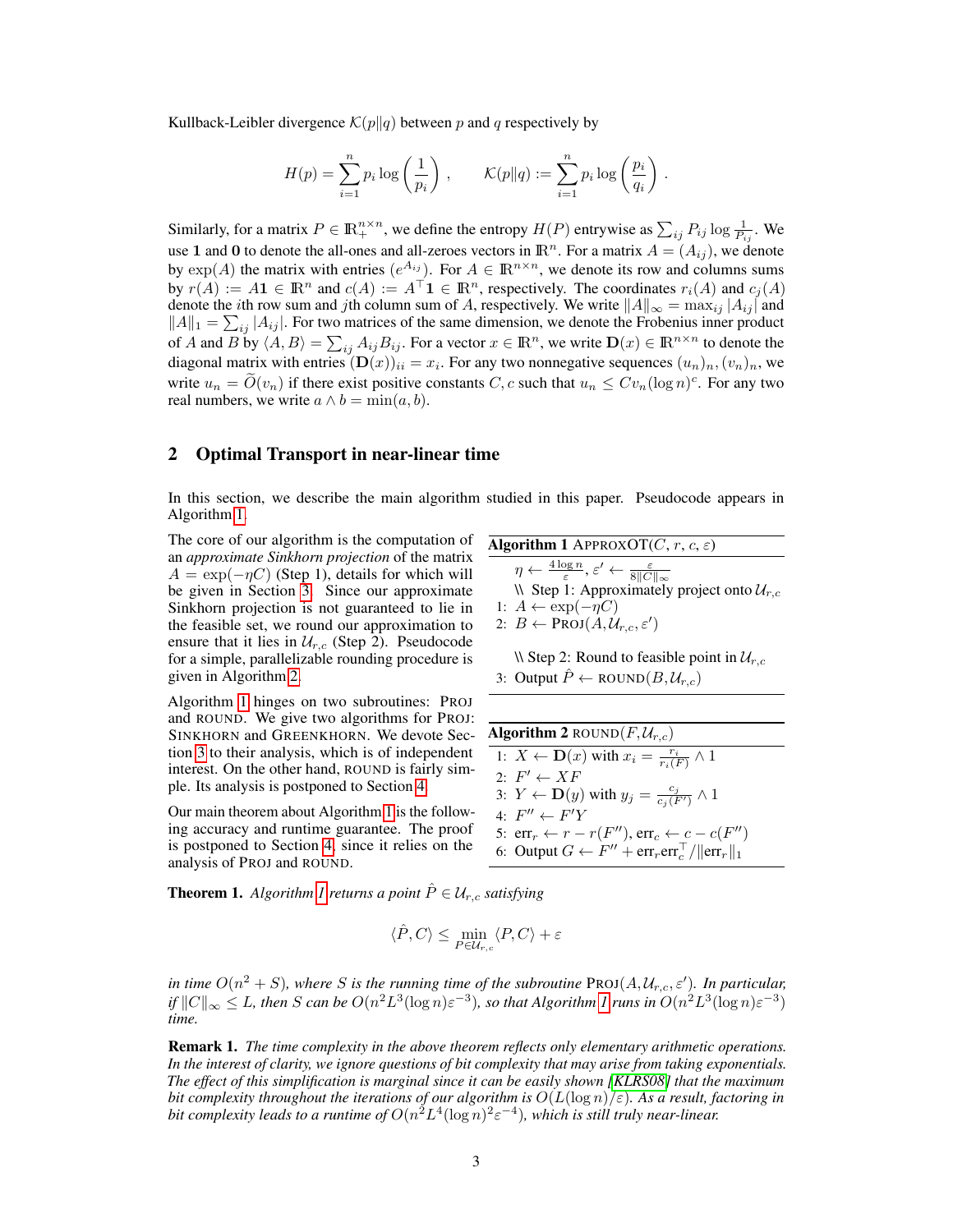# 3 Linear-time approximate Sinkhorn projection

The core of our OT algorithm is the entropic penalty proposed by Cuturi [Cut13]:

$$
P_{\eta} := \underset{P \in \mathcal{U}_{r,c}}{\operatorname{argmin}} \left\{ \langle P, C \rangle - \eta^{-1} H(P) \right\}.
$$
 (2)

The solution to (2) can be characterized explicitly by analyzing its first-order conditions for optimality.

**Lemma 1.** *[Cut13]* For any cost matrix C and  $r, c \in \Delta_n$ , the minimization program (2) has a *unique minimum at*  $P_{\eta} \in U_{r,c}$  *of the form*  $P_{\eta} = XAY$ , where  $A = \exp(-\eta C)$  and  $X, Y \in \mathbb{R}_+^{n \times n}$  are both diagonal matrices. The matrices  $(X, Y)$  are unique up to a constant factor.

We call the matrix  $P_n$  appearing in Lemma 1 the *Sinkhorn projection* of A, denoted  $\Pi_S(A, \mathcal{U}_{r,c})$ , after Sinkhorn, who proved uniqueness in [Sin67]. Computing  $\Pi_{\mathcal{S}}(A, U_{r,c})$  exactly is impractical, so we implement instead an approximate version PROJ $(A, \mathcal{U}_{r,c}, \varepsilon')$ , which outputs a matrix  $B = XAY$ that may not lie in  $\mathcal{U}_{r,c}$  but satisfies the condition  $||r(B) - r||_1 + ||c(B) - c||_1 \leq \varepsilon'$ . We stress that this condition is very natural from a statistical standpoint, since it requires that  $r(B)$  and  $c(B)$  are close to the target marginals r and c in *total variation distance*.

#### 3.1 The classical Sinkhorn algorithm

Given a matrix A, Sinkhorn proposed a simple iterative algorithm to approximate the Sinkhorn projection  $\Pi_{\mathcal{S}}(A, U_{r,c})$ , which is now known as the Sinkhorn-Knopp algorithm or RAS method. Despite the simplicity of this algorithm and its good performance in practice, it has been difficult to analyze. As a result, recent work showing that  $\Pi_{\mathcal{S}}(A, \mathcal{U}_{r,c})$  can be approximated in near-linear time [AZLOW17, CMTV17] has bypassed the Sinkhorn-Knopp algorithm entirely<sup>1</sup>. In our work, we obtain a new analysis of the simple and practical Sinkhorn-Knopp algorithm, showing that it also approximates  $\Pi_{\mathcal{S}}(A, \mathcal{U}_{r,c})$  in near-linear time.

Pseudocode for the Sinkhorn-Knopp algorithm appears in Algorithm 3. In brief, it is an alternating projection procedure which renormalizes the rows and columns of A in turn so that they match the desired row and column marginals  $r$  and  $c$ . At each step, it prescribes to either modify all the rows by multiplying row *i* by  $r_i/r_i(A)$  for  $i \in [n]$ , or to do the analogous operation on the columns. (We interpret the quantity  $0/0$  as 1 in this algorithm if ever it occurs.) The algorithm terminates when the matrix  $A^{(k)}$  is sufficiently close to the polytope  $\mathcal{U}_{r,c}.$ 

## 3.2 Prior work

Before this work, the best analysis of Algorithm 3

|     | 1: Initialize $k \leftarrow 0$                                          |
|-----|-------------------------------------------------------------------------|
|     | 2: $A^{(0)} \leftarrow A /   A  _1, x^0 \leftarrow 0, y^0 \leftarrow 0$ |
|     | 3: while dist( $A^{(k)}, \mathcal{U}_{r,c}$ ) > $\varepsilon'$ do       |
| 4:  | $k \leftarrow k+1$                                                      |
| 5:  | if $k$ odd then                                                         |
| 6:  | $x_i \leftarrow \log \frac{r_i}{r_i(A^{(k-1)})}$ for $i \in [n]$        |
| 7:  | $x^k \leftarrow x^{k-1} + x, y^k \leftarrow y^{k-1}$                    |
| 8:  | else                                                                    |
| 9:  | $y \leftarrow \log \frac{c_j}{c_i(A^{(k-1)})}$ for $j \in [n]$          |
| 10: | $y^{k} \leftarrow y^{k-1} + y, x^{k} \leftarrow x^{k-1}$                |
| 11: | $A^{(k)} = \mathbf{D}(\exp(x^k)) A \mathbf{D}(\exp(y^k))$               |

**Algorithm 3** SINKHORN $(A, \mathcal{U}_{r,c}, \varepsilon')$ 

12: Output  $B \leftarrow A^{(k)}$ 

showed that  $\widetilde{O}((\varepsilon')^{-2})$  iterations suffice to obtain a matrix close to  $\mathcal{U}_{r,c}$  in  $\ell_2$  distance:

**Proposition 1.** *[KLRS08] Let A be a strictly positive matrix. Algorithm 3 with*  $dist(A, U_{r,c}) =$  $||r(A) - r||_2 + ||c(A) - c||_2$  *outputs a matrix B satisfying*  $||r(B) - r||_2 + ||c(B) - c||_2 ≤ ε'$ *in*  $O(\rho(\varepsilon')^{-2} \log(s/\ell))$  *iterations, where*  $s = \sum_{ij} A_{ij}$ ,  $\ell = \min_{ij} A_{ij}$ , and  $\rho > 0$  *is such that*  $r_i, c_i \leq \rho$  for all  $i \in [n]$ .

Unfortunately, this analysis is not strong enough to obtain a true near-linear time guarantee. Indeed, the  $\ell_2$  norm is not an appropriate measure of closeness between probability vectors, since very different distributions on large alphabets can nevertheless have small  $\ell_2$  distance: for example,  $(n^{-1}, \ldots, n^{-1}, 0, \ldots, 0)$  and  $(0, \ldots, 0, n^{-1}, \ldots, n^{-1})$  in  $\Delta_{2n}$  have  $\ell_2$  distance  $\sqrt{2/n}$  even though

<sup>&</sup>lt;sup>1</sup>Replacing the PROJ step in Algorithm 1 with the matrix-scaling algorithm developed in [CMTV17] results in a runtime that is a single factor of  $\varepsilon$  faster than what we present in Theorem 1. The benefit of our approach is that it is extremely easy to implement, whereas the matrix-scaling algorithm of [CMTV17] relies heavily on near-linear time Laplacian solver subroutines, which are not implementable in practice.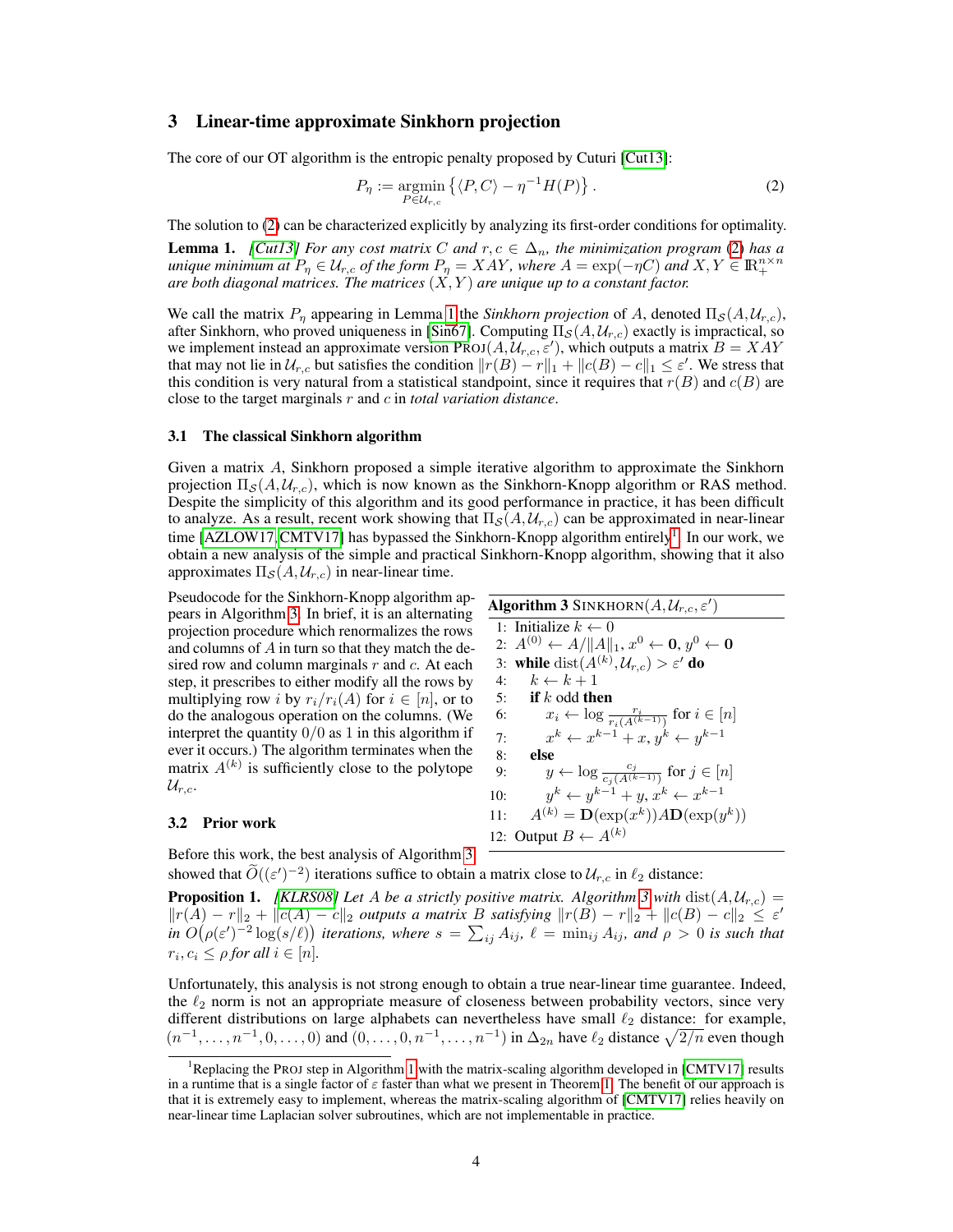they have disjoint support. As noted above, for statistical problems, including computation of the OT distance, it is more natural to measure distance in  $\ell_1$  norm.

The following Corollary gives the best  $\ell_1$  guarantee available from Proposition 1.

**Corollary 1.** *Algorithm* 3 *with* dist $(A, U_{r,c}) = ||r(A) - r||_2 + ||c(A) - c||_2$  *outputs a matrix* B *satisfying*  $||r(B) - r||_1 + ||c(B) - c||_1 \le \varepsilon'$  in  $O(n\rho(\varepsilon')^{-2} \log(s/\ell))$  iterations.

The extra factor of n in the runtime of Corollary 1 is the price to pay to convert an  $\ell_2$  bound to an  $\ell_1$ bound. Note that  $\rho \geq 1/n$ , so  $n\rho$  is always larger than 1. If  $r = c = 1/n/n$  are uniform distributions, then  $n\rho = 1$  and no dependence on the dimension appears. However, in the extreme where r or c contains an entry of constant size, we get  $n\rho = \Omega(n)$ .

#### 3.3 New analysis of the Sinkhorn algorithm

Our new analysis allows us to obtain a dimension-independent bound on the number of iterations beyond the uniform case.

**Theorem 2.** *Algorithm* 3 *with* dist $(A, U_{r,c}) = ||r(A) - r||_1 + ||c(A) - c||_1$  *outputs a matrix* B satisfying  $||r(B) - r||_1 + ||c(B) - c||_1 \leq \varepsilon'$  in  $O((\varepsilon')^{-2} \log(s/\ell))$  iterations, where  $s = \sum_{ij} A_{ij}$ *and*  $\ell = \min_{i} A_{ij}$ *.* 

Comparing our result with Corollary 1, we see what our bound is always stronger, by up to a factor of  $n$ . Moreover, our analysis is extremely short. Our improved results and simplified proof follow directly from the fact that we carry out the analysis entirely with respect to the Kullback–Leibler divergence, a common measure of statistical distance. This measure possesses a close connection to the total-variation distance via Pinsker's inequality (Lemma 4, below), from which we obtain the desired  $\ell_1$  bound. Similar ideas can be traced back at least to [GY98] where an analysis of Sinkhorn iterations for bistochastic targets is sketched in the context of a different problem: detecting the existence of a perfect matching in a bipartite graph.

We first define some notation. Given a matrix  $A$  and desired row and column sums  $r$  and  $c$ , we define the potential (Lyapunov) function  $f : \mathbb{R}^n \times \mathbb{R}^n \to \mathbb{R}$  by

$$
f(x,y) = \sum_{ij} A_{ij} e^{x_i + y_j} - \langle r, x \rangle - \langle c, y \rangle.
$$

This auxiliary function has appeared in much of the literature on Sinkhorn projections [KLRS08, CMTV17, KK96, KK93]. We call the vectors x and y *scaling vectors*. It is easy to check that a minimizer  $(x^*, y^*)$  of f yields the Sinkhorn projection of A: writing  $X = \mathbf{D}(\exp(x^*))$  and  $Y = \mathbf{D}(\exp(y^*))$ , first order optimality conditions imply that XAY lies in  $\mathcal{U}_{r,c}$ , and therefore  $XAY = \Pi_{\mathcal{S}}(A, \mathcal{U}_{r,c}).$ 

The following lemma exactly characterizes the improvement in the potential function  $f$  from an iteration of Sinkhorn, in terms of our current divergence to the target marginals.

**Lemma 2.** If 
$$
k \ge 2
$$
, then  $f(x^{k-1}, y^{k-1}) - f(x^k, y^k) = \mathcal{K}(r || r(A^{(k-1)})) + \mathcal{K}(c || c(A^{(k-1)}))$ .

*Proof.* Assume without loss of generality that k is odd, so that  $c(A^{(k-1)}) = c$  and  $r(A^{(k)}) = r$ . (If  $k$  is even, interchange the roles of r and c.) By definition,

$$
f(x^{k-1}, y^{k-1}) - f(x^k, y^k) = \sum_{ij} (A_{ij}^{(k-1)} - A_{ij}^{(k)}) + \langle r, x^k - x^{k-1} \rangle + \langle c, y^k - y^{k-1} \rangle
$$
  
= 
$$
\sum_i r_i (x_i^k - x_i^{k-1}) = \mathcal{K}(r || r(A^{(k-1)}) + \mathcal{K}(c || c(A^{(k-1)})),
$$

where we have used that:  $||A^{(k-1)}||_1 = ||A^{(k)}||_1 = 1$  and  $Y^{(k)} = Y^{(k-1)}$ ; for all  $i, r_i(x_i^k - x_i^{k-1}) =$  $r_i \log \frac{r_i}{r_i(A^{(k-1)})}$ ; and  $\mathcal{K}(c||c(A^{(k-1)})) = 0$  since  $c = c(A^{(k-1)})$ .

The next lemma has already appeared in the literature and we defer its proof to the supplement. **Lemma 3.** *If* A *is a positive matrix with*  $||A||_1 \leq s$  *and smallest entry*  $\ell$ *, then* 

$$
f(x^1, y^1) - \min_{x,y \in \mathbb{R}} f(x,y) \le f(0,0) - \min_{x,y \in \mathbb{R}} f(x,y) \le \log \frac{s}{\ell}.
$$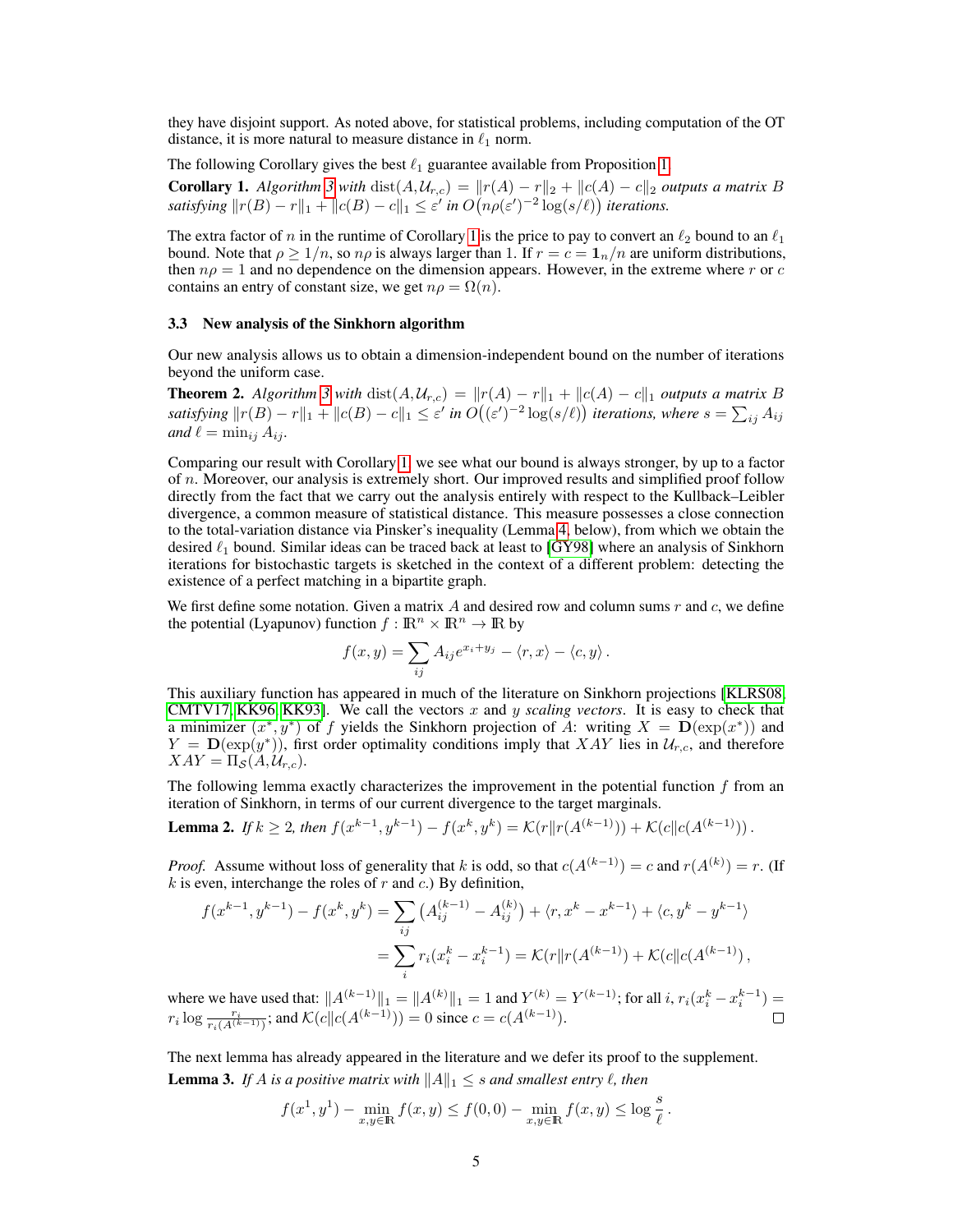**Lemma 4** (Pinsker's Inequality). *For any probability measures* p and q,  $||p - q||_1 \leq \sqrt{2\mathcal{K}(p||q)}$ .

*Proof of Theorem 2.* Let  $k^*$  be the first iteration such that  $||r(A^{(k^*)}) - r||_1 + ||c(A^{(k^*)}) - c||_1 \le \varepsilon'.$ Pinsker's inequality implies that for any  $k < k^*$ , we have

$$
\varepsilon'^2 < (\|r(A^{(k)}) - r\|_1 + \|c(A^{(k)}) - c\|_1)^2 \le 4(\mathcal{K}(r \| r(A^{(k)}) + \mathcal{K}(c \| c(A^{(k)})),
$$

so Lemmas 2 and 3 imply that we terminate in  $k^* \leq 4\varepsilon^{t-2} \log(s/\ell)$  steps, as claimed.

 $\Box$ 

## 3.4 Greedy Sinkhorn

In addition to a new analysis of SINKHORN, we propose a new algorithm GREENKHORN which enjoys the same convergence guarantee but performs better in practice. Instead of performing alternating updates of *all* rows and columns of A, the GREENKHORN algorithm updates only a *single* row or column at each step. Thus GREENKHORN updates only  $O(n)$  entries of A per iteration, rather than  $O(n^2)$ .

In this respect, GREENKHORN is similar to the stochastic algorithm for Sinkhorn projection proposed by [GCPB16]. There is a natural interpretation of both algorithms as coordinate descent algorithms in the dual space corresponding to row/column violations. Nevertheless, our algorithm differs from theirs in several key ways. Instead of choosing a row or column to update randomly, GREENKHORN chooses the best row or column to update greedily. Additionally, GREENKHORN does an exact line search on the coordinate in question since there is a simple closed form for the optimum, whereas the algorithm proposed by [GCPB16] updates in the direction of the average gradient. Our experiments establish that GREENKHORN performs better in practice; more details appear in the Supplement.

We emphasize that although this algorithm is an extremely natural modification of SINKHORN, previous analyses of SINKHORN cannot be modified to extract any meaningful performance guarantees on GREENKHORN. On the other hand, our new analysis of SINKHORN from Section 3.3 applies to GREENKHORN with only trivial modifications.

Pseudocode for GREENKHORN appears in Algorithm 4. We let dist( $A, U_{r,c}$ ) =  $||r(A) - r||_1 +$  $||c(A) - c||_1$  and define the distance function  $\rho : \mathbb{R}_+ \times \mathbb{R}_+ \to [0, +\infty]$  by

$$
\rho(a,b)=b-a+a\log\frac{a}{b}\,.
$$

The choice of  $\rho$  is justified by its appearance in Lemma 5, below. While  $\rho$  is not a metric, it is easy to see that  $\rho$  is nonnegative and satisfies  $\rho(a, b) = 0$  iff  $a = b$ .

We note that after  $r(A)$  and  $c(A)$  are computed once at the beginning of the algorithm,

| <b>Algorithm 4</b> GREENKHORN $(A, \mathcal{U}_{r,c}, \varepsilon')$ |  |  |  |
|----------------------------------------------------------------------|--|--|--|
| 1: $A^{(0)} \leftarrow A /   A  _1, x \leftarrow 0, y \leftarrow 0.$ |  |  |  |
| 2: $A \leftarrow A^{(0)}$                                            |  |  |  |
| 3: while dist( $A, U_{r,c}$ ) > $\varepsilon$ do                     |  |  |  |
| $I \leftarrow \arg\!\max_{i} \rho(r_i, r_i(A))$<br>4:                |  |  |  |
| $J \leftarrow \arg\!\max_{j} \rho(c_j, c_j(A))$<br>5:                |  |  |  |
| if $\rho(r_I, r_I(A)) > \rho(c_J, c_J(A))$ then<br>6:                |  |  |  |
| $x_I \leftarrow x_I + \log \frac{r_I}{r_I(A)}$<br>7:                 |  |  |  |
| else<br>8:                                                           |  |  |  |
| $y_J \leftarrow y_J + \log \frac{c_J}{c_I(A)}$<br>9:                 |  |  |  |
| $A \leftarrow \mathbf{D}(\exp(x))A^{(0)}\mathbf{D}(\exp(y))$<br>10:  |  |  |  |
| 11: Output $B \leftarrow A$                                          |  |  |  |
|                                                                      |  |  |  |

GREENKHORN can easily be implemented such that each iteration runs in only  $O(n)$  time.

**Theorem 3.** *The algorithm* GREENKHORN *outputs a matrix B satisfying*  $||r(B) - r||_1 + ||c(B) - r||_1$  $|c||_1 \leq \varepsilon'$  in  $O(n(\varepsilon')^{-2} \log(s/\ell))$  iterations, where  $s = \sum_{ij} A_{ij}$  and  $\ell = \min_{ij} A_{ij}$ . Since each iteration takes  $O(n)$  time, such a matrix can be found in  $O(n^2(\varepsilon')^{-2}\log(s/\ell))$  time.

The analysis requires the following lemma, which is an easy modification of Lemma 2.

**Lemma 5.** Let A' and A'' be successive iterates of GREENKHORN, with corresponding scaling *vectors*  $(x', y')$  *and*  $(x'', y'')$ *. If A<sup>n</sup> was obtained from A' by updating row I, then* 

$$
f(x',y') - f(x'',y'') = \rho(r_I, r_I(A'))\,,
$$

*and if it was obtained by updating column* J*, then*

$$
f(x', y') - f(x'', y'') = \rho(c_J, c_J(A')).
$$

We also require the following extension of Pinsker's inequality (proof in Supplement).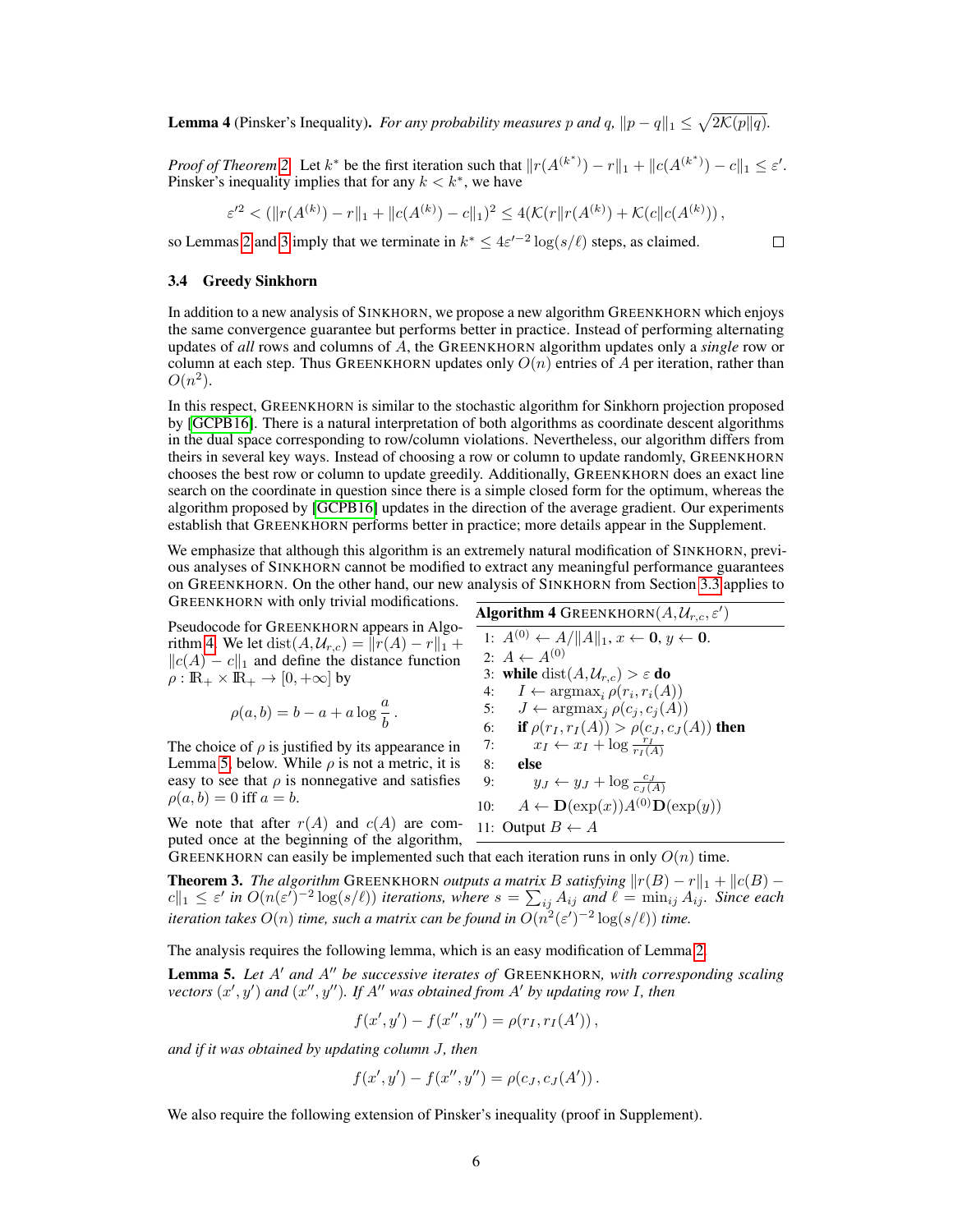**Lemma 6.** *For any*  $\alpha \in \Delta_n$ ,  $\beta \in \mathbb{R}^n_+$ , define  $\rho(\alpha, \beta) = \sum_i \rho(\alpha_i, \beta_i)$ . If  $\rho(\alpha, \beta) \leq 1$ , then

$$
\|\alpha - \beta\|_1 \le \sqrt{7\rho(\alpha, \beta)}.
$$

*Proof of Theorem 3.* We follow the proof of Theorem 2. Since the row or column update is chosen greedily, at each step we make progress of at least  $\frac{1}{2n}(\rho(r,r(A)) + \rho(c,c(A)))$ . If  $\rho(r,r(A))$  and  $\rho(c, c(A))$  are both at most 1, then under the assumption that  $||r(A) - r||_1 + ||c(A) - c||_1 > \varepsilon'$ , our progress is at least

$$
\frac{1}{2n}(\rho(r,r(A)) + \rho(c,c(A))) \ge \frac{1}{14n}(\|r(A) - r\|_1^2 + \|c(A) - c\|_1^2) \ge \frac{1}{28n}\varepsilon'^2
$$

Likewise, if either  $\rho(r, r(A))$  or  $\rho(c, c(A))$  is larger than 1, our progress is at least  $1/2n \ge \frac{1}{28n} \varepsilon'^2$ . Therefore, we terminate in at most  $28n\varepsilon'^{-2}\log(s/\ell)$  iterations.

# 4 Proof of Theorem 1

First, we present a simple guarantee about the rounding Algorithm 2. The following lemma shows that the  $\ell_1$  distance between the input matrix F and rounded matrix  $G = \text{ROUND}(F, \mathcal{U}_{r,c})$  is controlled by the total-variation distance between the input matrix's marginals  $r(F)$  and  $c(F)$  and the desired marginals  $r$  and  $c$ .

**Lemma 7.** If  $r, c \in \Delta_n$  and  $F \in \mathbb{R}_+^{n \times n}$ , then Algorithm 2 takes  $O(n^2)$  time to output a matrix  $G \in \mathcal{U}_{r,c}$  *satisfying* 

$$
||G - F||_1 \le 2 \Big[ ||r(F) - r||_1 + ||c(F) - c||_1 \Big].
$$

The proof of Lemma 7 is simple and left to the Supplement. (We also describe in the Supplement a randomized variant of Algorithm 2 that achieves a slightly better bound than Lemma 7). We are now ready to prove Theorem 1.

*Proof of Theorem 1.* ERROR ANALYSIS. Let B be the output of  $PROJ(A, \mathcal{U}_{r,c}, \varepsilon')$ , and let  $P^* \in$  $\operatorname{argmin}_{P \in \mathcal{U}_{r,c}} \langle P, C \rangle$  be an optimal solution to the original OT program.

We first show that  $\langle B, C \rangle$  is not much larger than  $\langle P^*, C \rangle$ . To that end, write  $r' := r(B)$  and  $c' := c(B)$ . Since  $B = XAY$  for positive diagonal matrices X and Y, Lemma 1 implies B is the optimal solution to

$$
\min_{P \in \mathcal{U}_{r',c'}} \langle P, C \rangle - \eta^{-1} H(P) \,. \tag{3}
$$

By Lemma 7, there exists a matrix  $P' \in \mathcal{U}_{r',c'}$  such that  $||P' - P^*||_1 \leq 2(||r' - r||_1 + ||c' - c||_1)$ . Moreover, since  $B$  is an optimal solution of (3), we have

$$
\langle B, C \rangle - \eta^{-1} H(B) \le \langle P', C \rangle - \eta^{-1} H(P').
$$

Thus, by Hölder's inequality

$$
\langle B, C \rangle - \langle P^*, C \rangle = \langle B, C \rangle - \langle P', C \rangle + \langle P', C \rangle - \langle P^*, C \rangle
$$
  
\n
$$
\leq \eta^{-1} (H(B) - H(P')) + 2(\|r' - r\|_1 + \|c' - c\|_1) \|C\|_{\infty}
$$
  
\n
$$
\leq 2\eta^{-1} \log n + 2(\|r' - r\|_1 + \|c' - c\|_1) \|C\|_{\infty},
$$
\n(4)

where we have used the fact that  $0 \leq H(B), H(P') \leq 2 \log n$ .

Lemma 7 implies that the output  $\hat{P}$  of ROUND( $B, U_{r,c}$ ) satisfies the inequality  $||B - \hat{P}||_1 \leq$  $2(||r' - r||_1 + ||c' - c||_1)$ . This fact together with (4) and Hölder's inequality yields

$$
\langle \hat{P}, C \rangle \le \min_{P \in \mathcal{U}_{r,c}} \langle P, C \rangle + 2\eta^{-1} \log n + 4(||r' - r||_1 + ||c' - c||_1) ||C||_{\infty}.
$$

Applying the guarantee of  $\text{Proj}(A, \mathcal{U}_{r,c}, \varepsilon')$ , we obtain

$$
\langle \hat{P}, C \rangle \le \min_{P \in \mathcal{U}_{r,c}} \langle P, C \rangle + \frac{2 \log n}{\eta} + 4\varepsilon' \| C \|_{\infty}.
$$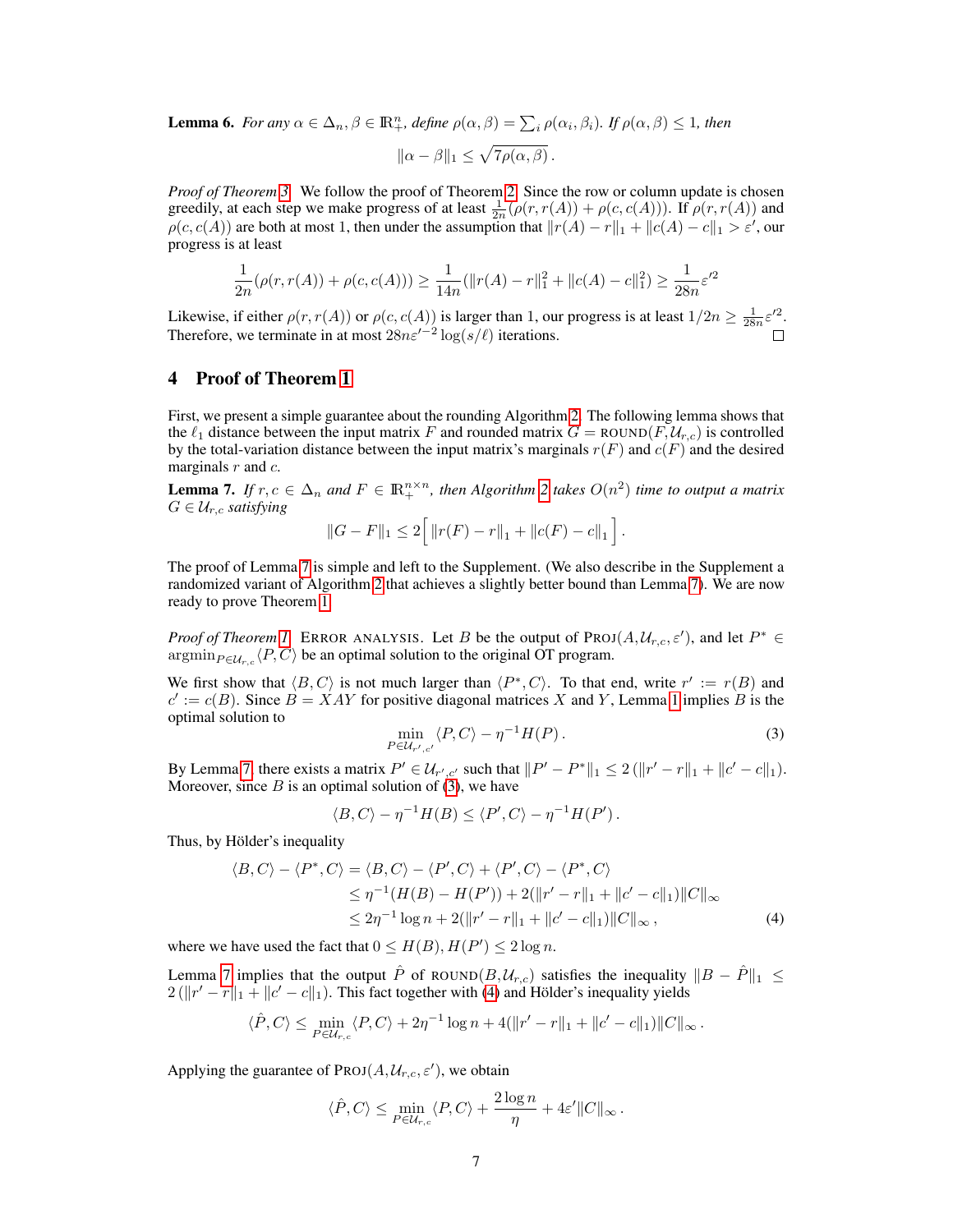Plugging in the values of  $\eta$  and  $\varepsilon'$  prescribed in Algorithm 1 finishes the error analysis.

RUNTIME ANALYSIS. Lemma 7 shows that Step 2 of Algorithm 1 takes  $O(n^2)$  time. The runtime of Step 1 is dominated by the PROJ $(A, \mathcal{U}_{r,c}, \varepsilon')$  subroutine. Theorems 2 and 3 imply that both the SINKHORN and GREENKHORN algorithms accomplish this in  $S = O(n^2(\epsilon')^{-2} \log \frac{s}{\ell})$  time, where s is the sum of the entries of A and  $\ell$  is the smallest entry of A. Since the matrix  $\vec{C}$  is nonnegative, the entries of A are bounded above by 1, thus  $s \leq n^2$ . The smallest entry of A is  $e^{-\eta \|C\|_{\infty}}$ , so  $\log 1/\ell = \eta \|C\|_\infty$ . We obtain  $S = O(n^2(\varepsilon')^{-2}(\log n+\eta \|C\|_\infty))$ . The proof is finished by plugging in the values of  $\eta$  and  $\varepsilon'$  prescribed in Algorithm 1.  $\Box$ 

# 5 Empirical results

Cuturi [Cut13] already gave experimental evidence that using SINKHORN to solve (2) outperforms state-of-the-art techniques for optimal transport. In this section, we provide strong empirical evidence that our proposed GREENKHORN algorithm significantly outperforms SINKHORN.

We consider transportation between pairs of  $m \times m$  greyscale images, normalized to have unit total mass. The target marginals  $r$  and  $c$ represent two images in a pair, and  $C \in \mathbb{R}^{m^2 \times m^2}$  is the matrix of  $\ell_1$  distances between pixel locations. Therefore, we aim to compute the earth mover's distance.



Figure 1: Synthetic image.

We run experiments on two datasets: *real images*, from MNIST, and *synthetic images*, as in Figure 1.

# 5.1 MNIST

We first compare the behavior of GREENKHORN and SINKHORN on real images. To that end, we choose 10 random pairs of images from the MNIST dataset, and for each one analyze the performance of APPROXOT when using both GREENKHORN and SINKHORN for the approximate projection step. We add negligible noise  $0.01$  to each background pixel with intensity 0. Figure 2 paints a clear picture: GREENKHORN significantly outperforms SINKHORN both in the short and long term.

### 5.2 Random images

To better understand the empirical behavior of both algorithms in a number of different regimes, we devised a synthetic and tunable framework whereby we generate images by choosing a randomly positioned "foreground" square in an otherwise black background. The size of this square is a tunable parameter varied between 20%, 50%, and 80% of the total image's area. Intensities of background pixels are drawn uniformly from  $[0, 1]$ ; foreground pixels are drawn uniformly from [0, 50]. Such an image is depicted in Figure 1, and results appear in Figure 2.

We perform two other experiments with random images in Figure 3. In the first, we vary the number of background pixels and show that GREENKHORN performs better when the number of background pixels is



Figure 2: Comparison of GREENKHORN and SINKHORN on pairs of MNIST images of dimension  $28 \times 28$  (top) and random images of dimension  $20 \times 20$  with  $20\%$  foreground (bottom). Left: distance  $dist(A, U_{r,c})$  to the transport polytope (average over 10 random pairs of images). Right: maximum, median, and minimum values of the competitive ratio  $\ln(\text{dist}(A_S, \mathcal{U}_{r,c})/\text{dist}(A_G, \mathcal{U}_{r,c}))$  over 10 runs.

larger. We conjecture that this is related to the fact that GREENKHORN only updates salient rows and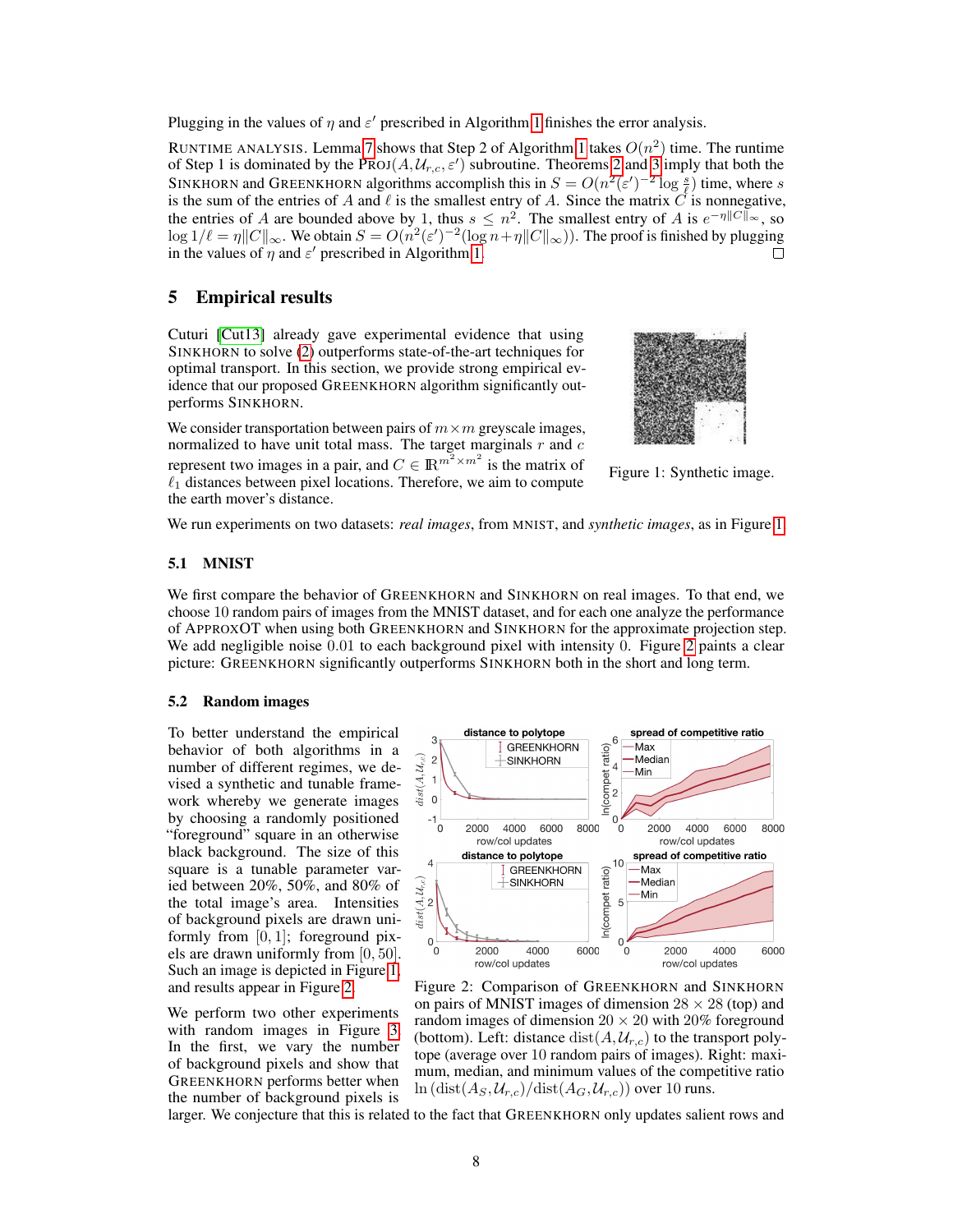columns at each step, whereas SINKHORN wastes time updating rows and columns corresponding to background pixels, which have negligible impact. This demonstrates that GREENKHORN is a better choice especially when data is sparse, which is often the case in practice.

In the second, we consider the role of the regularization parameter  $\eta$ . Our analysis requires taking  $\eta$ of order log  $n/\varepsilon$ , but Cuturi [Cut13] observed that in practice  $\eta$  can be much smaller. Cuturi showed that SINKHORN outperforms state-of-the art techniques for computing OT distance even when  $\eta$  is a small constant, and Figure 3 shows that GREENKHORN runs faster than SINKHORN in this regime with no loss in accuracy.



Figure 3: Left: Comparison of median competitive ratio for random images containing 20%, 50%, and 80% foreground. Right: Performance of GREENKHORN and SINKHORN for small values of  $\eta$ .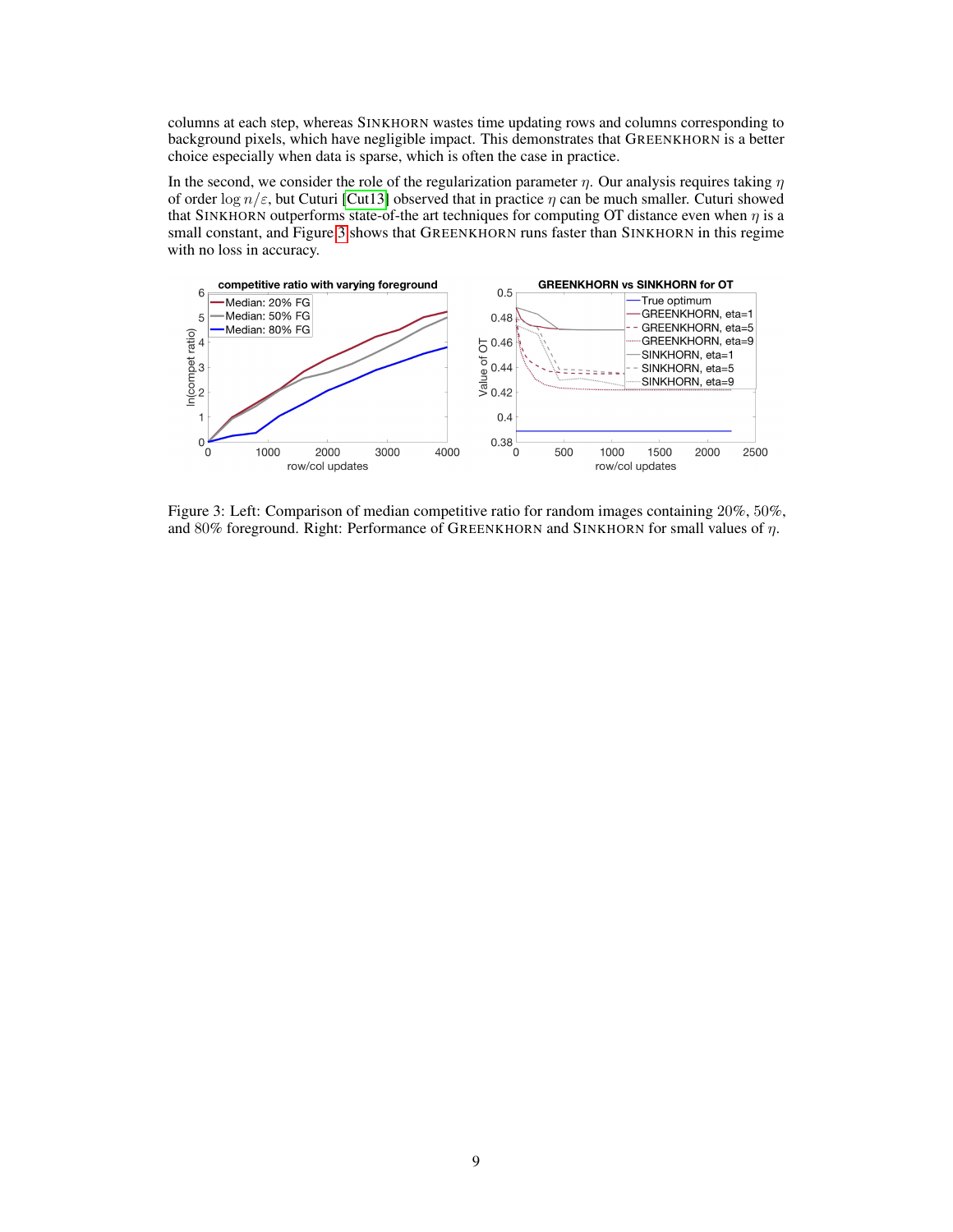#### Acknowledgments

We thank Michael Cohen, Adrian Vladu, John Kelner, Justin Solomon, and Marco Cuturi for helpful discussions. We are grateful to Pablo Parrilo for drawing our attention to the fact that GREENKHORN is a coordinate descent algorithm, and to Alexandr Andoni for references.

JA and JW were generously supported by NSF Graduate Research Fellowship 1122374. PR is supported in part by grants NSF CAREER DMS-1541099, NSF DMS-1541100, NSF DMS-1712596, DARPA W911NF-16-1-0551, ONR N00014-17-1-2147 and a grant from the MIT NEC Corporation.

## References

- [ACB17] M. Arjovsky, S. Chintala, and L. Bottou. Wasserstein GAN. *ArXiv:1701.07875*, January 2017.
- [ANOY14] A. Andoni, A. Nikolov, K. Onak, and G. Yaroslavtsev. Parallel algorithms for geometric graph problems. In *Proceedings of the Forty-sixth Annual ACM Symposium on Theory of Computing*, STOC '14, pages 574–583, New York, NY, USA, 2014. ACM.
- [AS14] P. K. Agarwal and R. Sharathkumar. Approximation algorithms for bipartite matching with metric and geometric costs. In *Proceedings of the Forty-sixth Annual ACM Symposium on Theory of Computing*, STOC '14, pages 555–564, New York, NY, USA, 2014. ACM.
- [AZLOW17] Z. Allen-Zhu, Y. Li, R. Oliveira, and A. Wigderson. Much faster algorithms for matrix scaling. *arXiv preprint arXiv:1704.02315*, 2017.
- [BCC<sup>+</sup>15] J.-D. Benamou, G. Carlier, M. Cuturi, L. Nenna, and G. Peyré. Iterative Bregman projections for regularized transportation problems. *SIAM Journal on Scientific Computing*, 37(2):A1111–A1138, 2015.
- [BGKL17] J. Bigot, R. Gouet, T. Klein, and A. López. Geodesic PCA in the Wasserstein space by convex PCA. *Ann. Inst. H. Poincaré Probab. Statist.*, 53(1):1–26, 02 2017.
- [Bub15] S. Bubeck. Convex optimization: Algorithms and complexity. *Found. Trends Mach. Learn.*, 8(3-4):231–357, 2015.
- [BvdPPH11] N. Bonneel, M. van de Panne, S. Paris, and W. Heidrich. Displacement interpolation using Lagrangian mass transport. *ACM Trans. Graph.*, 30(6):158:1–158:12, December 2011.
- [CBL06] N. Cesa-Bianchi and G. Lugosi. *Prediction, learning, and games*. Cambridge University Press, Cambridge, 2006.
- [CMTV17] M. B. Cohen, A. Madry, D. Tsipras, and A. Vladu. Matrix scaling and balancing via box constrained Newton's method and interior point methods. *arXiv:1704.02310*, 2017.
- [Cut13] M. Cuturi. Sinkhorn distances: Lightspeed computation of optimal transport. In C. J. C. Burges, L. Bottou, M. Welling, Z. Ghahramani, and K. Q. Weinberger, editors, *Advances in Neural Information Processing Systems 26*, pages 2292–2300. Curran Associates, Inc., 2013.
- [FCCR16] R. Flamary, M. Cuturi, N. Courty, and A. Rakotomamonjy. Wasserstein discriminant analysis. *arXiv:1608.08063*, 2016.
- [GCPB16] A. Genevay, M. Cuturi, G. Peyré, and F. Bach. Stochastic optimization for large-scale optimal transport. In D. D. Lee, M. Sugiyama, U. V. Luxburg, I. Guyon, and R. Garnett, editors, *Advances in Neural Information Processing Systems 29*, pages 3440–3448. Curran Associates, Inc., 2016.
- [GD04] K. Grauman and T. Darrell. Fast contour matching using approximate earth mover's distance. In *Proceedings of the 2004 IEEE Computer Society Conference on Computer Vision and Pattern Recognition, 2004. CVPR 2004.*, volume 1, pages I–220–I–227 Vol.1, June 2004.
- [GPC15] A. Gramfort, G. Peyré, and M. Cuturi. *Fast Optimal Transport Averaging of Neuroimaging Data*, pages 261–272. Springer International Publishing, 2015.
- [GY98] L. Gurvits and P. Yianilos. The deflation-inflation method for certain semidefinite programming and maximum determinant completion problems. Technical report, NECI, 1998.
- [IT03] P. Indyk and N. Thaper. Fast image retrieval via embeddings. In *Third International Workshop on Statistical and Computational Theories of Vision*, 2003.
- [JRT08] A. Juditsky, P. Rigollet, and A. Tsybakov. Learning by mirror averaging. *Ann. Statist.*, 36(5):2183– 2206, 2008.
- [JSCG16] W. Jitkrittum, Z. Szabó, K. P. Chwialkowski, and A. Gretton. Interpretable distribution features with maximum testing power. In *Advances in Neural Information Processing Systems 29: Annual Conference on Neural Information Processing Systems 2016, December 5-10, 2016, Barcelona, Spain*, pages 181–189, 2016.